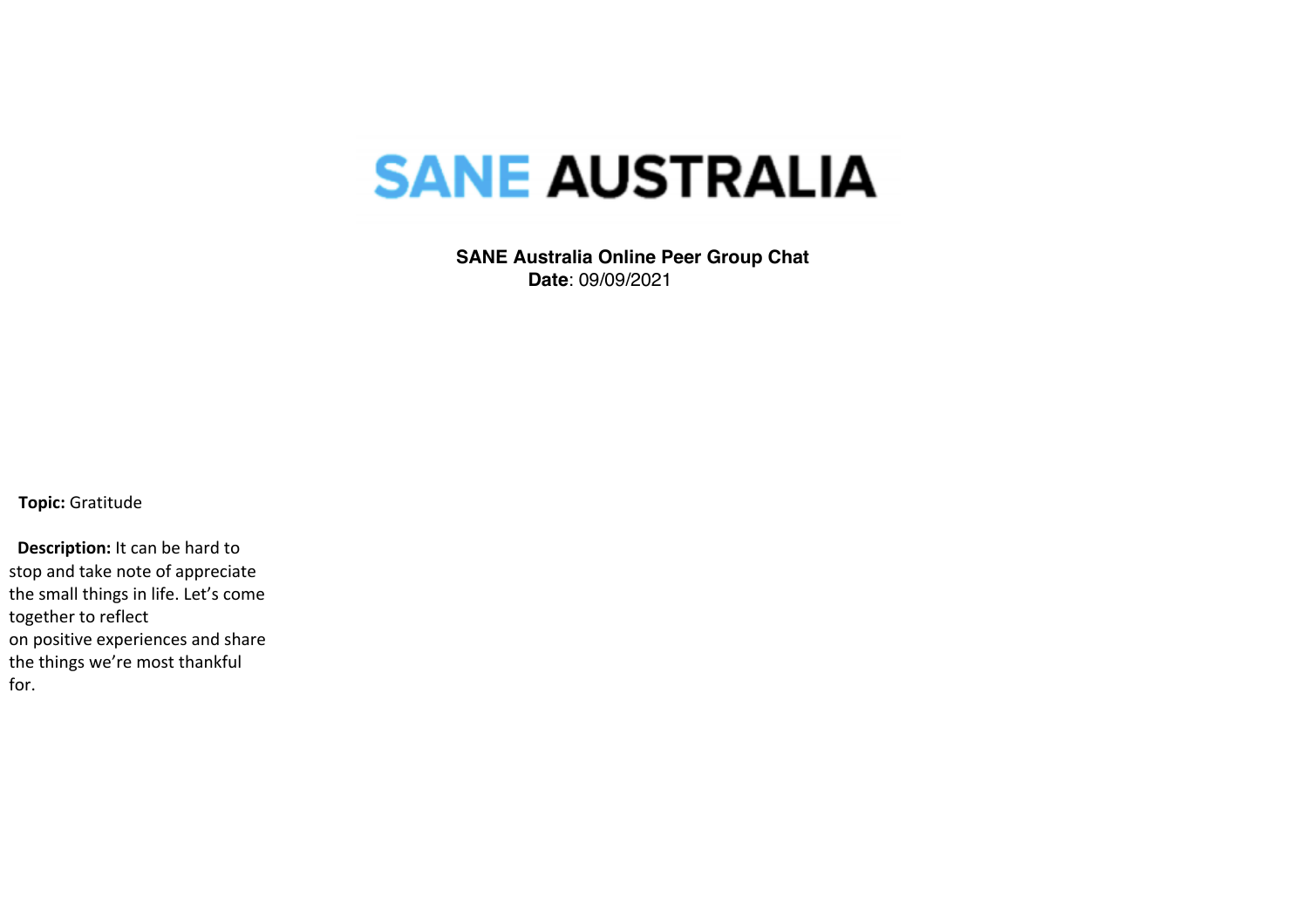**Hi everyone! Welcome everyone to today's Peer Group Chat talking about gratitude!First, we'd like to acknowledge the Traditional Custodians of the various lands we are all joining this event from. We pay deep respect to the Elders of those Countries, past and present, and we further extend that respect to any Aboriginal or Torres Strait Islander people joining this group tonight. This always was and always will be Aboriginal land. This is a new peer support service we are running! Because of this, we really value your thoughts on how it goes, so we will send a link to a short survey at the end of this chat for you to complete. While this survey is optional, it is a chance to provide feedback for us to improve our services. In case you might need to leave part way through the event, you can access the survey here now:https://sane.au1.qualtrics.com/jfe/form/SV\_5uUF0sHJRKQ6wyW Tonight, peer support workers @TideisTurning and @HappyCastle will be facilitating a discussion around the topic of gratitude. Whether you have lived experience of complex mental health issues, you care for someone who does, or both- anyone can benefit fromthinking about gratitude.We'll be moving through a number of discussion questions tonight, and it's entirely up to you how much or how little you are comfortable with sharing. Some of the conversation could be heavy in nature as we may talk about our mental health struggles. @Basil, who moderates on the SANE Forums, is working behind the scenes to ensure our safety. If you're having any technical difficulties, please see our FAQ https://www.sane.org/peer-support/peer-group-chat/chat-faqs#what-if-i-am-having-a-tough-time-and-need-immedia te-support). If you can't find an answer to your question there, please message @Basil directly. We're looking forward to creating a space where we can reflect and learn together and expand our ideas ofgratitude! Lastly, just so you're aware,the transcript of this group will be made available for download afterwards on SANE's Peer Support website.**

Welcome everyone! We'll be starting the discussion shortly, and will just allow a bit more time for people to log on and join  $\bullet$  In the meantime, feel free to introduce yourselves! I'm @TideisTurning

**TideisTurning (PSW) HappyCastle (PSW)** :D **HappyCastle (PSW)** Hey @AussieRecharger

Ok, let's start the conversation for tonight! **Gratitude can take on different meanings for different people. What does gratitude mean for you?**

**TideisTurning (PSW)**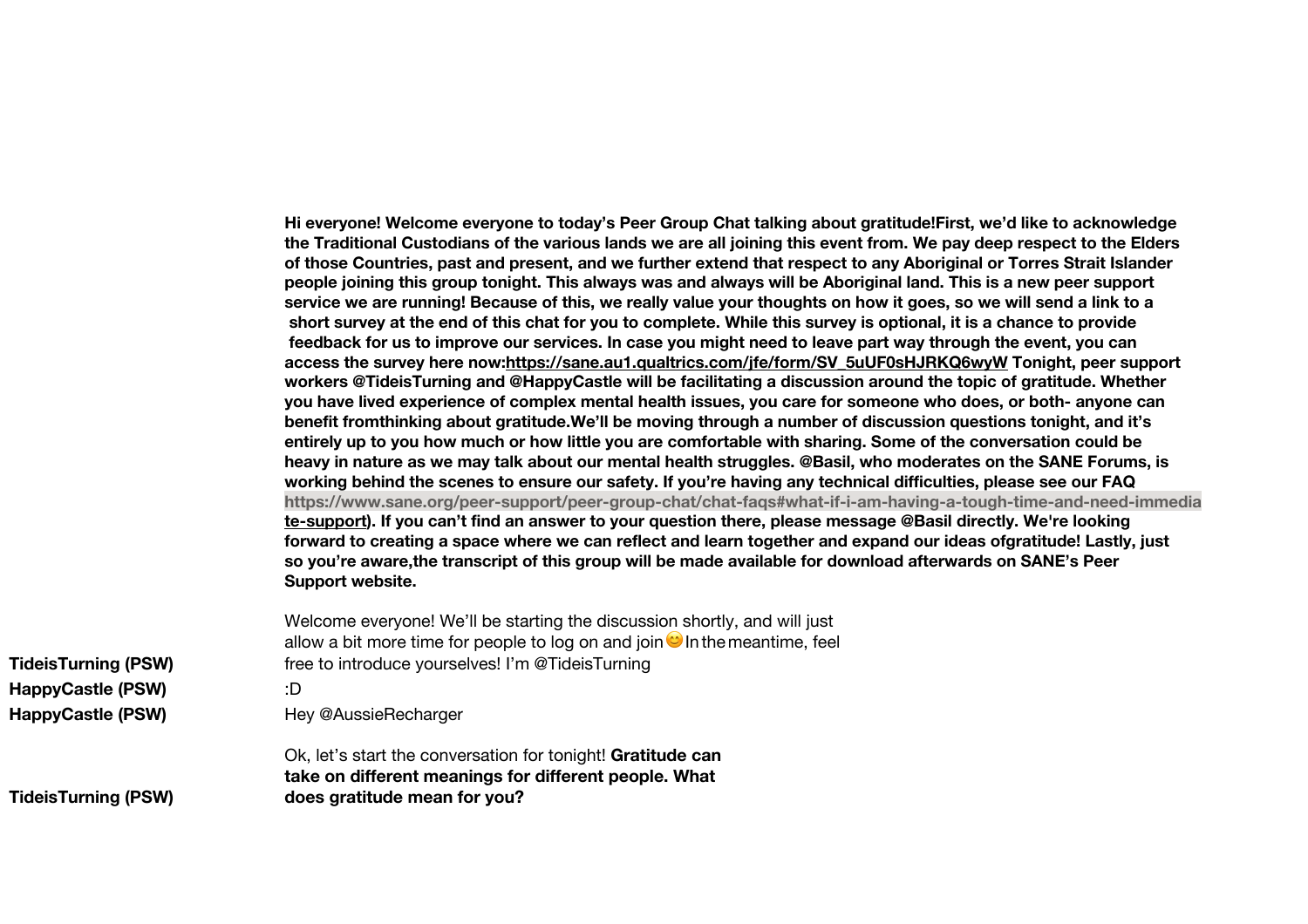|                            | Gratitude to me looks like keeping                                                                      |
|----------------------------|---------------------------------------------------------------------------------------------------------|
| <b>HappyCastle (PSW)</b>   | connected to the people I care about.                                                                   |
|                            | I think of gratitude, in it's simplest from, as being thankful.                                         |
|                            | That could mean literally saying thank you or taking time to                                            |
| <b>TideisTurning (PSW)</b> | appreciate the little things for example.                                                               |
|                            | Hey @RedHorse,                                                                                          |
| <b>HappyCastle (PSW)</b>   | welcome!                                                                                                |
|                            | Taking the time to appreciate the small                                                                 |
|                            | things is importantI forget to do that too                                                              |
| <b>HappyCastle (PSW)</b>   | often I think                                                                                           |
|                            | I try to be thankful for the people who                                                                 |
|                            | make my life meaningful and who love                                                                    |
| Peri                       | me                                                                                                      |
|                            | That's wonderful @Peri!                                                                                 |
| <b>TideisTurning (PSW)</b> |                                                                                                         |
|                            | One thing gratitude can mean is taking time to consciously appreciate the little positive things. If    |
|                            | you're                                                                                                  |
|                            | someone who has engaged in some form of gratitude, what's that been like for you? Or, if you<br>haven't |
|                            | engaged in gratitudepractice before, what do you imagine the benefits of engaging in gratitude          |
| <b>TideisTurning (PSW)</b> | might be?                                                                                               |
|                            | When I'm feeling overwhelmed I try to think of the                                                      |
|                            | positive things I have in my life, I focus on those                                                     |
| <b>HappyCastle (PSW)</b>   | things and it helps me                                                                                  |
|                            | I've heard about people using a                                                                         |
| <b>HappyCastle (PSW)</b>   | gratitude journal                                                                                       |
| <b>TideisTurning (PSW)</b> |                                                                                                         |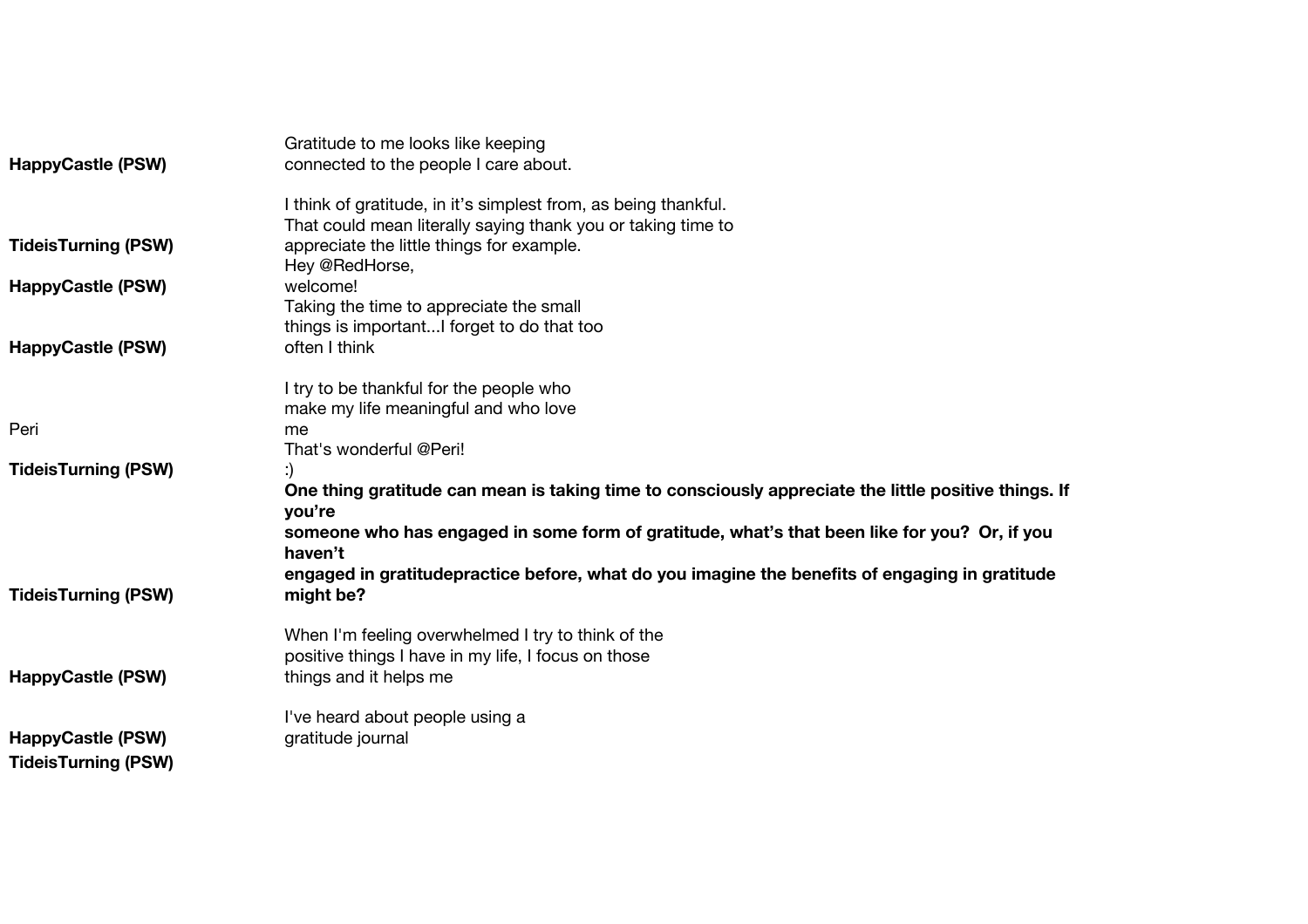|                            | I find that taking a moment, even if it is only a moment, to think<br>about the little things can be incredibly helpful. It certainly helps<br>promote more positivity and good vibes!                                                                                                                                      |
|----------------------------|-----------------------------------------------------------------------------------------------------------------------------------------------------------------------------------------------------------------------------------------------------------------------------------------------------------------------------|
| Peri                       | Being thankful contributes to positive<br>thoughts. I struggle with positivity<br>Positivity can certainly take                                                                                                                                                                                                             |
| <b>TideisTurning (PSW)</b> | persistence @Peri                                                                                                                                                                                                                                                                                                           |
| <b>HappyCastle (PSW)</b>   | I find I am the same @Peri. How do you<br>go about focusing on the positive<br>things?                                                                                                                                                                                                                                      |
|                            | Yes, several years ago I lost my career, ended up losing my home and was left with very little when I had<br>worked hard to have a good retirement. Now I am at last able to be grateful that I was able to buy a<br>home, and after three years here I am coming to terms with it all and learning contentment with what I |
| Peri                       | have.<br>That's an incredible achievement                                                                                                                                                                                                                                                                                   |
| <b>HappyCastle (PSW)</b>   | @Peri. Thank you for sharing with us!                                                                                                                                                                                                                                                                                       |
| <b>HappyCastle (PSW)</b>   | Good evening @Shaz51                                                                                                                                                                                                                                                                                                        |
| Peri                       | Focussing on the positive? Well I start by finding one thing that brightens my<br>day. It doesn't have to be massive or special. My little dogs, or a painting or<br>the sunshine It doesn't always work but I keep trying.                                                                                                 |
| Shaz <sub>51</sub>         | Hello @Peri pm                                                                                                                                                                                                                                                                                                              |
| <b>HappyCastle (PSW)</b>   | Dogs are the best for that,<br>aren't they?                                                                                                                                                                                                                                                                                 |
| Shaz51                     | Hello @HappyCastle (PSW), I am<br>on my mobile phone                                                                                                                                                                                                                                                                        |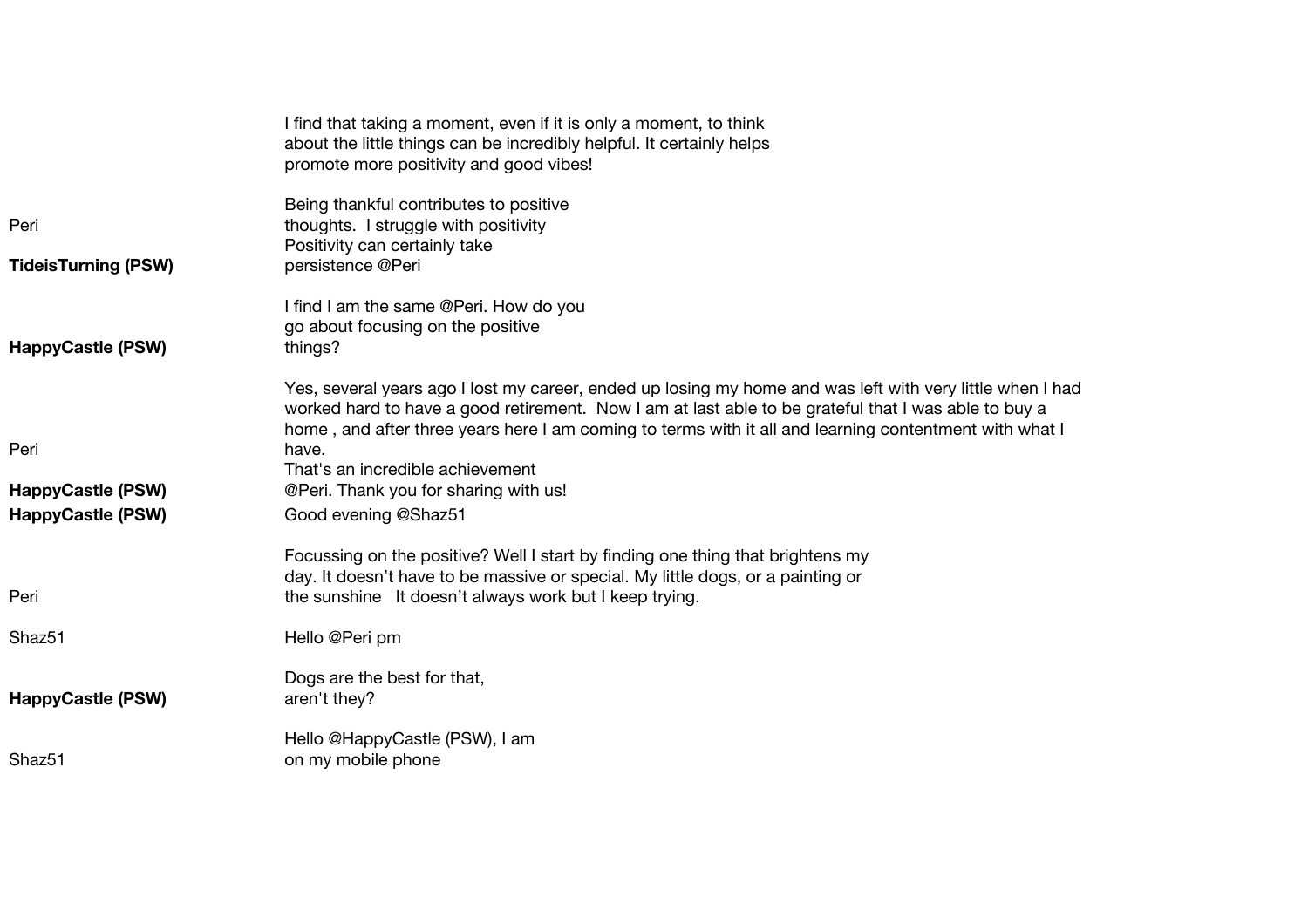| <b>TideisTurning (PSW)</b> | So, if you had to name just one thing (more if you'd<br>really like to), and it doesn't matter how tiny it seems,<br>what are you grateful for today?                                                                                                                                      |
|----------------------------|--------------------------------------------------------------------------------------------------------------------------------------------------------------------------------------------------------------------------------------------------------------------------------------------|
| Peri                       | Hi Shaz51, how nice to see you here, for that<br>I am grateful. And see it as a positive in my<br>day                                                                                                                                                                                      |
| <b>HappyCastle (PSW)</b>   | I'm grateful for the turn of season - all of the<br>apple trees are blooming and it fills me with<br>positivity<br>Without a doubt, my loved ones. Also the people I am fortunate enough to have the<br>privilege of working with every day, both colleagues like the amazing @HappyCastle |
| <b>TideisTurning (PSW)</b> | and those I have the honour of supporting and interacting with in my work!                                                                                                                                                                                                                 |
| Shaz51                     | Grateful to see you my<br>friend @Peri                                                                                                                                                                                                                                                     |
| Shaz <sub>51</sub>         | Having no debt, grateful<br>for the start of spring                                                                                                                                                                                                                                        |
| Peri                       | I'm in WA, so it is not the Appleblossom, but the Golden Wattles are everywhere,<br>and although I get hay fever from them. They are indeed beautiful and bright and<br>next to the purple Geraldton Wax they look wonderful                                                               |
| <b>HappyCastle (PSW)</b>   | Yes @Peri!! The wattle is<br>amazing at the moment                                                                                                                                                                                                                                         |
| Shaz51                     | Orchids are coming out up here and the<br>dove orchids which means rain is<br>coming                                                                                                                                                                                                       |
| <b>HappyCastle (PSW)</b>   | I think we are all here very grateful to<br>be surrounded by nature!                                                                                                                                                                                                                       |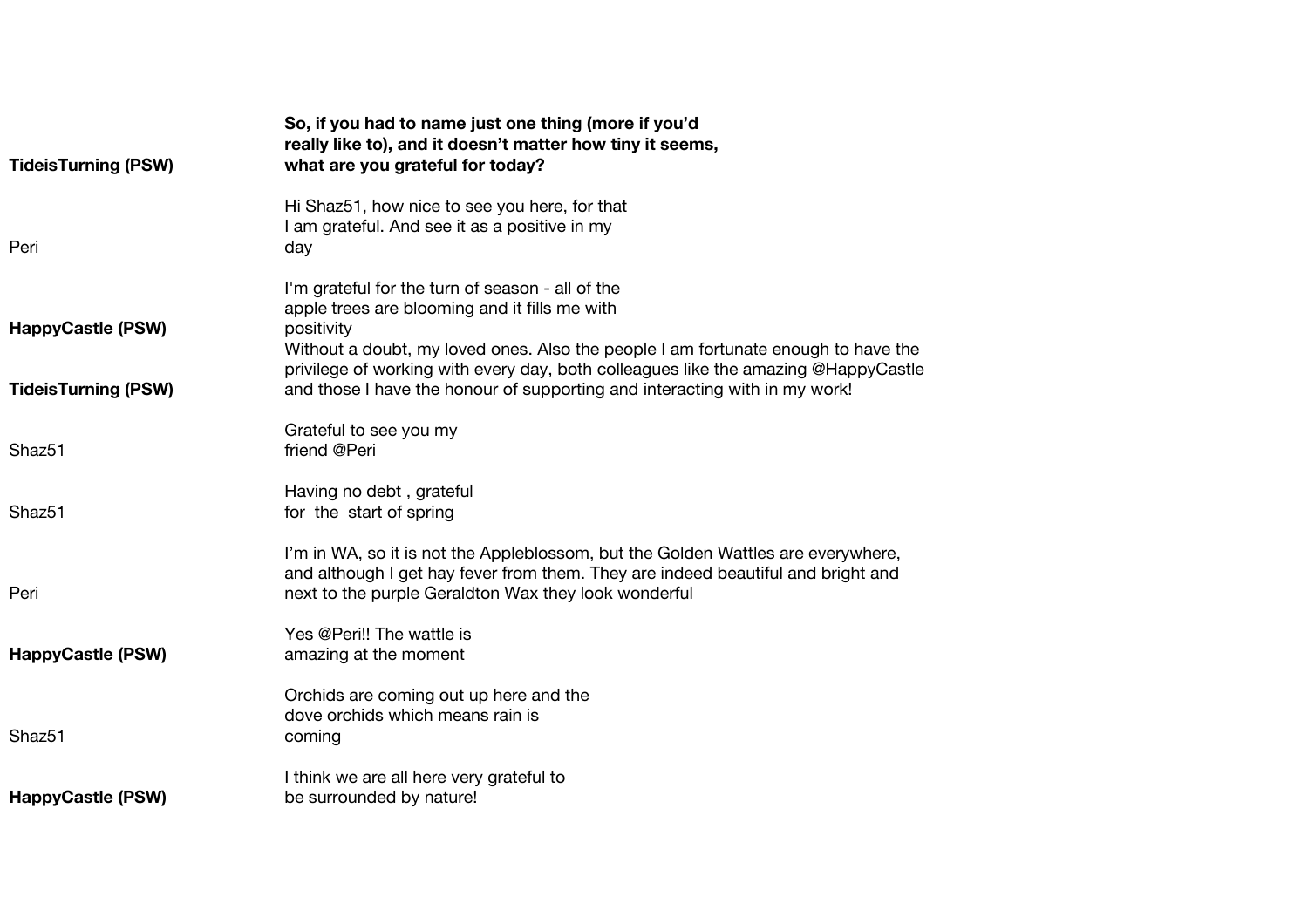| <b>TideisTurning (PSW)</b> | Gratitude can also be looking back on little things, like an experience or<br>a small gesture, that may turn out to be a bit bigger then you'd originally<br>thought looking back. What are you grateful for, looking back on it? |
|----------------------------|-----------------------------------------------------------------------------------------------------------------------------------------------------------------------------------------------------------------------------------|
| <b>HappyCastle (PSW)</b>   | Great question. Strangers kindness. On<br>some days, a smile can change<br>everything                                                                                                                                             |
| Peri                       | It is a great question. I am grateful to<br>people who have made me laugh                                                                                                                                                         |
| <b>HappyCastle (PSW)</b>   | Hi @Emelia8, it's nice to see<br>you here :)<br>Yes a kind word and                                                                                                                                                               |
| Shaz <sub>51</sub>         | gestures help                                                                                                                                                                                                                     |
| <b>TideisTurning (PSW)</b> | How does reflecting on those positive<br>experiences make you feel now?<br>Thanks @HappyCastle                                                                                                                                    |
| Emelia <sub>8</sub>        | (PSW)                                                                                                                                                                                                                             |
| <b>HappyCastle (PSW)</b>   | Warm. It makes me smile actually. This<br>talk of laughter and trees! I'm grateful for<br>that                                                                                                                                    |
|                            | Positive for one! It also makes me smile and brings me warmth to remember some of the<br>experiences I've had that                                                                                                                |
|                            | I'm most grateful for. Something I often marvel at is how some experiences that have been awful<br>at the time have                                                                                                               |
| <b>TideisTurning (PSW)</b> | ended up leading to some really great things.                                                                                                                                                                                     |
|                            | And now a question inspired by someone in our wonderful<br>community; Sometimes, gratitude can arise out of the absence of someone                                                                                                |
| <b>TideisTurning (PSW)</b> | or something. Does anyone have any thoughts to share on why that might<br>be?                                                                                                                                                     |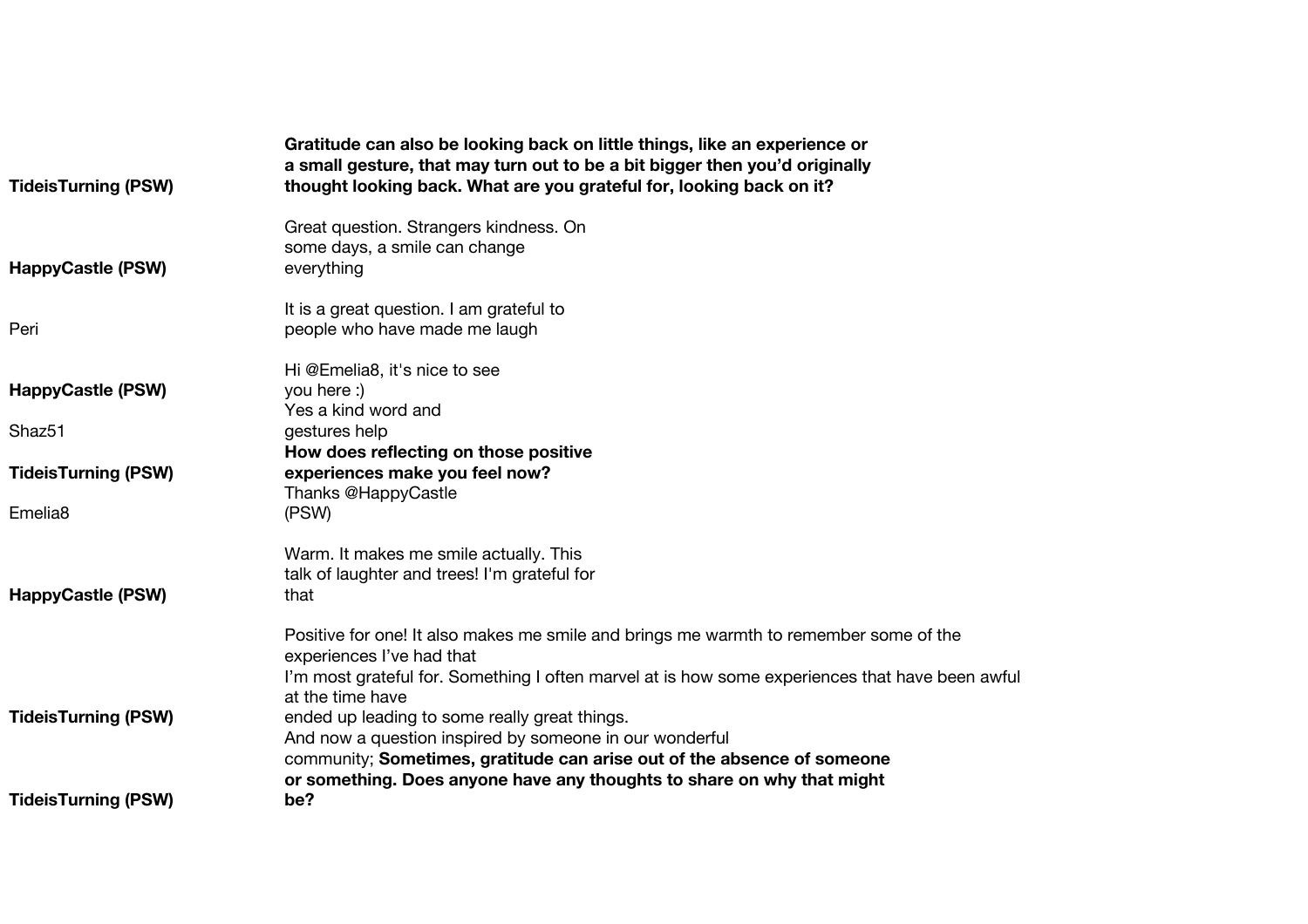| Shaz <sub>51</sub>         | Very true @TideisTurning<br>(PSW)<br>I feel like for me, the absence of someone or something gives me                                                                                                                                                             |
|----------------------------|-------------------------------------------------------------------------------------------------------------------------------------------------------------------------------------------------------------------------------------------------------------------|
| <b>TideisTurning (PSW)</b> | something to compare their presence to, and from that, I think, the<br>absence highlights for me the difference the presence makes.                                                                                                                               |
| Shaz51                     | Hello @Emelia8                                                                                                                                                                                                                                                    |
| Emelia <sub>8</sub>        | @Shaz51<br>Interesting question and wonderful response. I think the<br>absence makes me realise or remember why I was                                                                                                                                             |
| <b>HappyCastle (PSW)</b>   | grateful for it to begin with                                                                                                                                                                                                                                     |
| Meggle                     | Hi guys just saw this was on<br>Hey @Meggle. Welcome                                                                                                                                                                                                              |
| <b>HappyCastle (PSW)</b>   | :)                                                                                                                                                                                                                                                                |
| Peri                       | I am thankful that Emelia8 has felt up to<br>dropping in and think about this                                                                                                                                                                                     |
|                            | I am grateful to have the care and support of a wonderful<br>psychologist who is dedicated to helping people especially                                                                                                                                           |
| Meggle                     | those with a trauma background<br>That's wonderful @Meggle I am so                                                                                                                                                                                                |
| <b>HappyCastle (PSW)</b>   | happy that you have found that!                                                                                                                                                                                                                                   |
| Emelia <sub>8</sub>        | Sorry, need to go. Just nothing positive in my life right now. Very little to be grateful<br>for. Absence of lost people still too fresh and painful to bring anything positive to<br>mind. Sorry for being such a sadsack. You dont need me here, so I shall go. |
|                            | I think the absence of feelings such as joy and happiness<br>makes you grateful for those rare moments when you do                                                                                                                                                |
| Meggle                     | happen to feel those things                                                                                                                                                                                                                                       |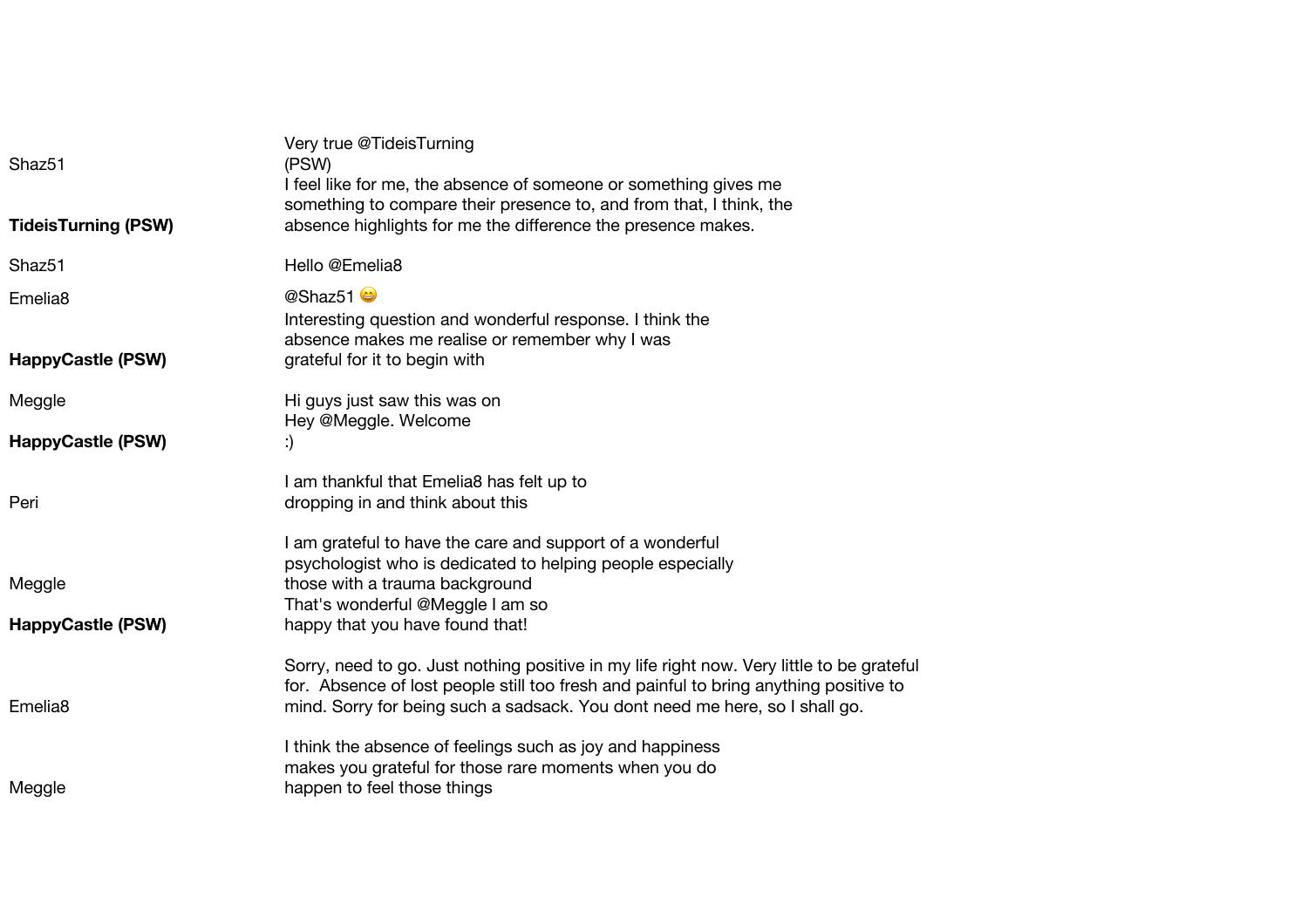| <b>HappyCastle (PSW)</b>   | @Emelia8 please don't apologise for being where you are right now<br>and doing what you need to do for you. Thank you for coming and<br>please go gently. We are grateful for you! |
|----------------------------|------------------------------------------------------------------------------------------------------------------------------------------------------------------------------------|
| Peri                       | Love to you emelia8, I am still<br>glad you dropped in                                                                                                                             |
| <b>TideisTurning (PSW)</b> | It's ok @Emelia8. Please know you are more than<br>welcome here whenever you'd like to join us. Take<br>good care of yourself!                                                     |
| Meggle                     | Love you @Emelia8                                                                                                                                                                  |
| Emelia <sub>8</sub>        | Thank you @TideisTurning (PSW) @HappyCastle<br>(PSW) @Peri @Meggle @Shaz51 I am grateful<br>for you all.                                                                           |
|                            |                                                                                                                                                                                    |
| <b>TideisTurning (PSW)</b> | If you were to try to incorporate gratitude<br>regularly into your life, what do you think that<br>might look like for you?                                                        |
| <b>HappyCastle (PSW)</b>   | I think perhaps trying to focus on what I was<br>grateful for that day as I wind down for sleep                                                                                    |
| Meggle                     | Maybe a gratitude journal where I try and<br>write something I was grateful for each<br>day                                                                                        |
| <b>TideisTurning (PSW)</b> | That sounds like a wonderful way to end<br>the day @HappyCastle (PSW) :)                                                                                                           |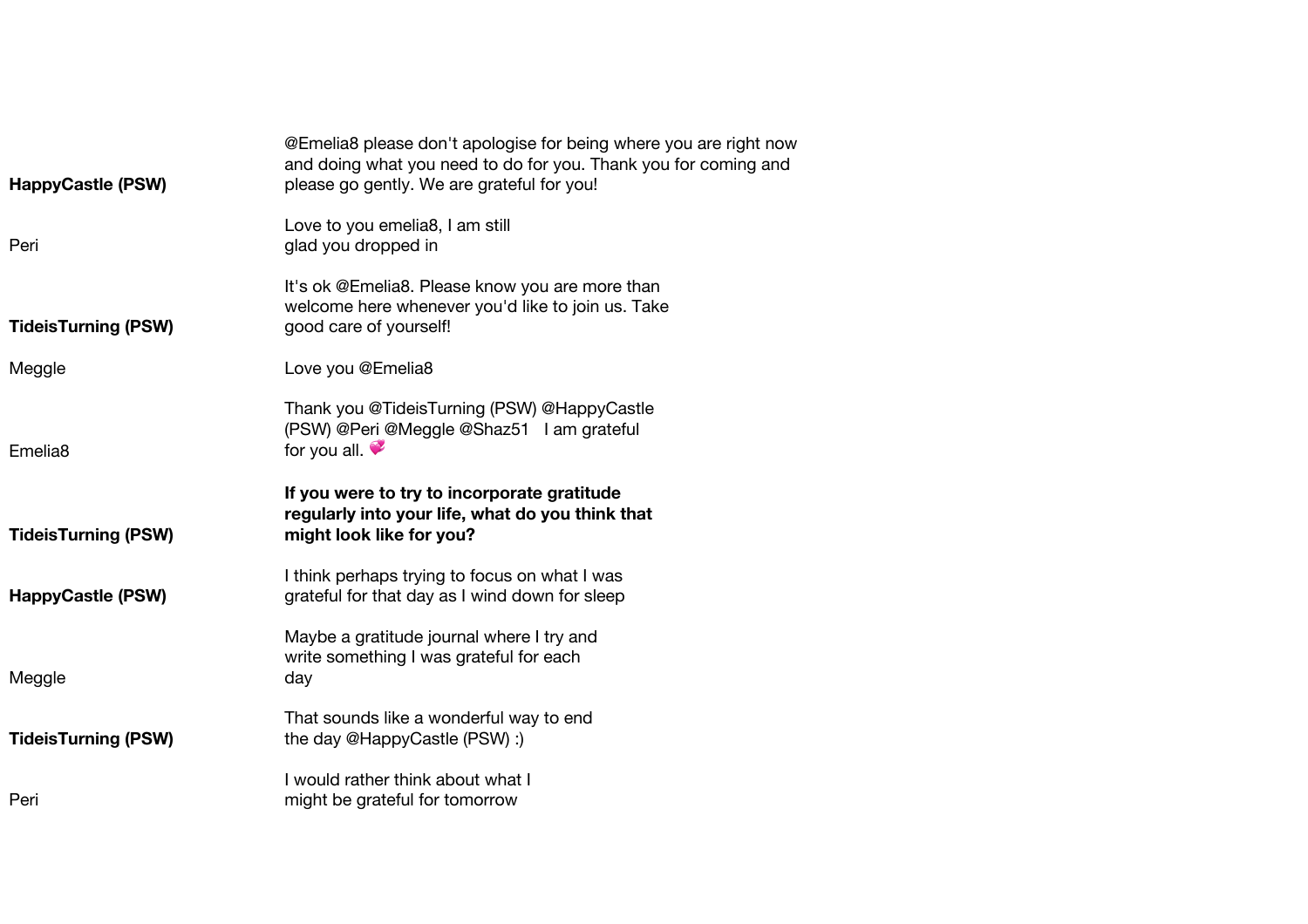| <b>HappyCastle (PSW)</b>           | That's great Peri. Any reason in<br>particular for doing it that way around?\                                                                                                                                                                                                                                                |
|------------------------------------|------------------------------------------------------------------------------------------------------------------------------------------------------------------------------------------------------------------------------------------------------------------------------------------------------------------------------|
| Peri<br><b>HappyCastle (PSW)</b>   | Well I think it is better for me to be future focussed. I<br>can't change today, or what I did or how I felt, but I can<br>influence how tomorrow may be<br>And @Meggle I've heard so many good<br>things about gratitude journals                                                                                           |
|                                    |                                                                                                                                                                                                                                                                                                                              |
| <b>HappyCastle (PSW)</b><br>Meggle | That's beautiful, thank you<br>for sharing<br>That could work too- it would be<br>interesting to compare results                                                                                                                                                                                                             |
|                                    | Have you ever thought about sharing                                                                                                                                                                                                                                                                                          |
| <b>TideisTurning (PSW)</b>         | gratitude with someone else? What could<br>that look like?                                                                                                                                                                                                                                                                   |
| <b>TideisTurning (PSW)</b>         | @Meggle I think you might be on to<br>something with comparing results!                                                                                                                                                                                                                                                      |
| Peri                               | Journaling can be very helpful and keep you<br>focused on what you are trying to achieve                                                                                                                                                                                                                                     |
| <b>HappyCastle (PSW)</b>           | I think sharing with someone close whom I trust would be<br>a good experience, it would give me joy to hear what<br>they are grateful for too<br>Something I really like to do, possibly one of my favourite things is telling people<br>when I'm grateful for them and why, whether there's been something specific they've |
| <b>TideisTurning (PSW)</b>         | done or I'm just generally grateful for them and their existence.                                                                                                                                                                                                                                                            |
| Meggle                             |                                                                                                                                                                                                                                                                                                                              |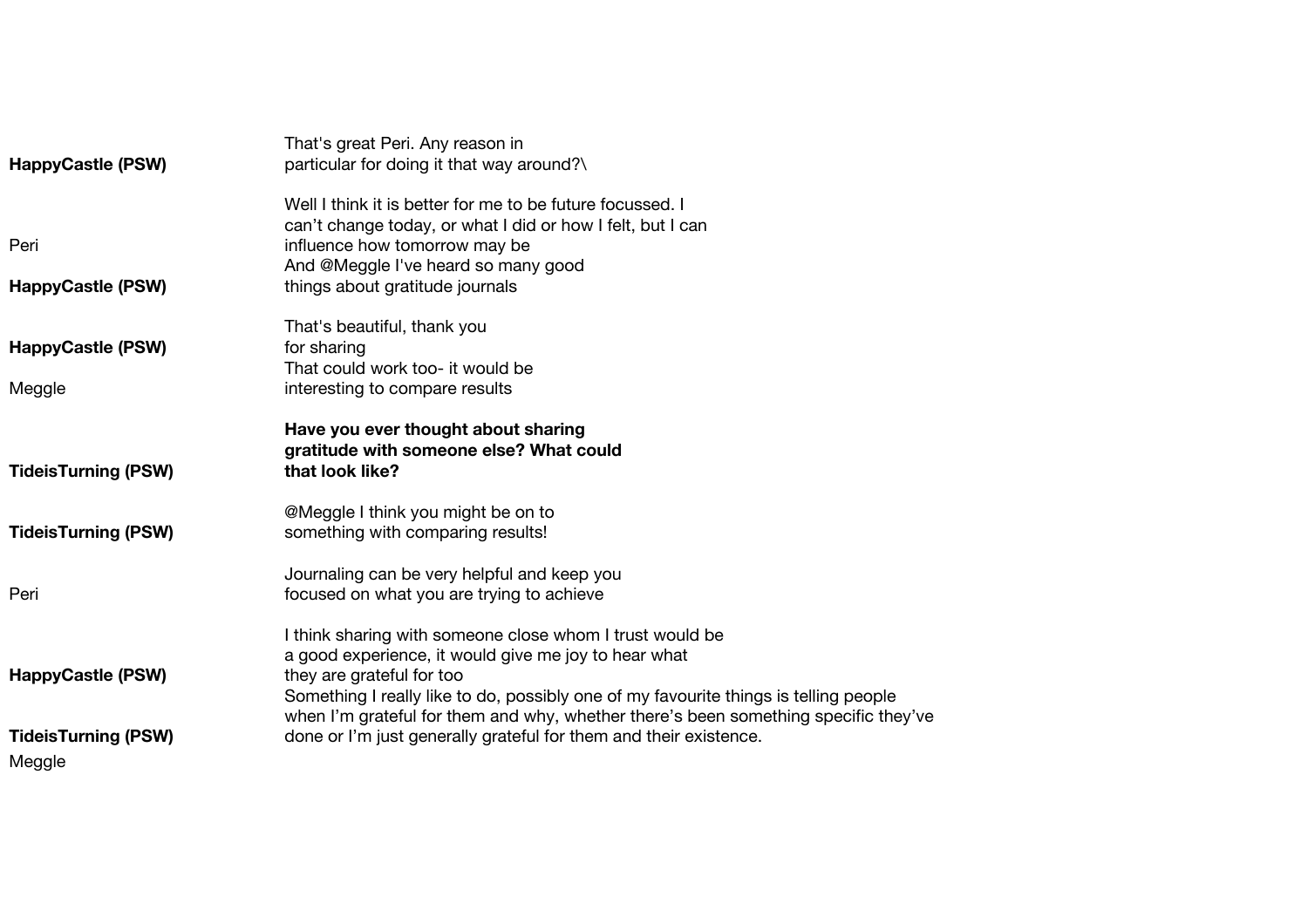| <b>HappyCastle (PSW)</b>                               | I don't know I have had trouble being grateful lately- I have been merely<br>existing and not really living. But I guess I could just be grateful for little<br>things. Like the sunshine or a pretty flower<br>@Meggle it can be hard<br>sometimes, that's for sure. |
|--------------------------------------------------------|-----------------------------------------------------------------------------------------------------------------------------------------------------------------------------------------------------------------------------------------------------------------------|
| <b>TideisTurning (PSW)</b><br><b>HappyCastle (PSW)</b> | @Meggle those are wonderful<br>things to be grateful for!<br>When I'm really struggling, I like to try think of things<br>that I connect to. So for example, the warmth of a<br>cup of tea.                                                                           |
|                                                        |                                                                                                                                                                                                                                                                       |
| <b>TideisTurning (PSW)</b>                             | Grounding is so good!                                                                                                                                                                                                                                                 |
| Meggle                                                 | I think gratitude is actually a<br>choice                                                                                                                                                                                                                             |
| Shaz <sub>51</sub>                                     | Warmth of a cuppa, our<br>furbabies, favorite music                                                                                                                                                                                                                   |
| Peri                                                   | It can be very difficult and sometimes seems<br>too trivial to be grateful for things that are<br>just there                                                                                                                                                          |
| Meggle                                                 | Somedays I am grateful to be alive<br>other days not so much                                                                                                                                                                                                          |
| <b>HappyCastle (PSW)</b><br>Peri<br>Shaz <sub>51</sub> | I can relate to that @Meggle. I'm grateful you're<br>here with us tonight and sharing your thoughts<br>and insights :)<br>I understand Meggle                                                                                                                         |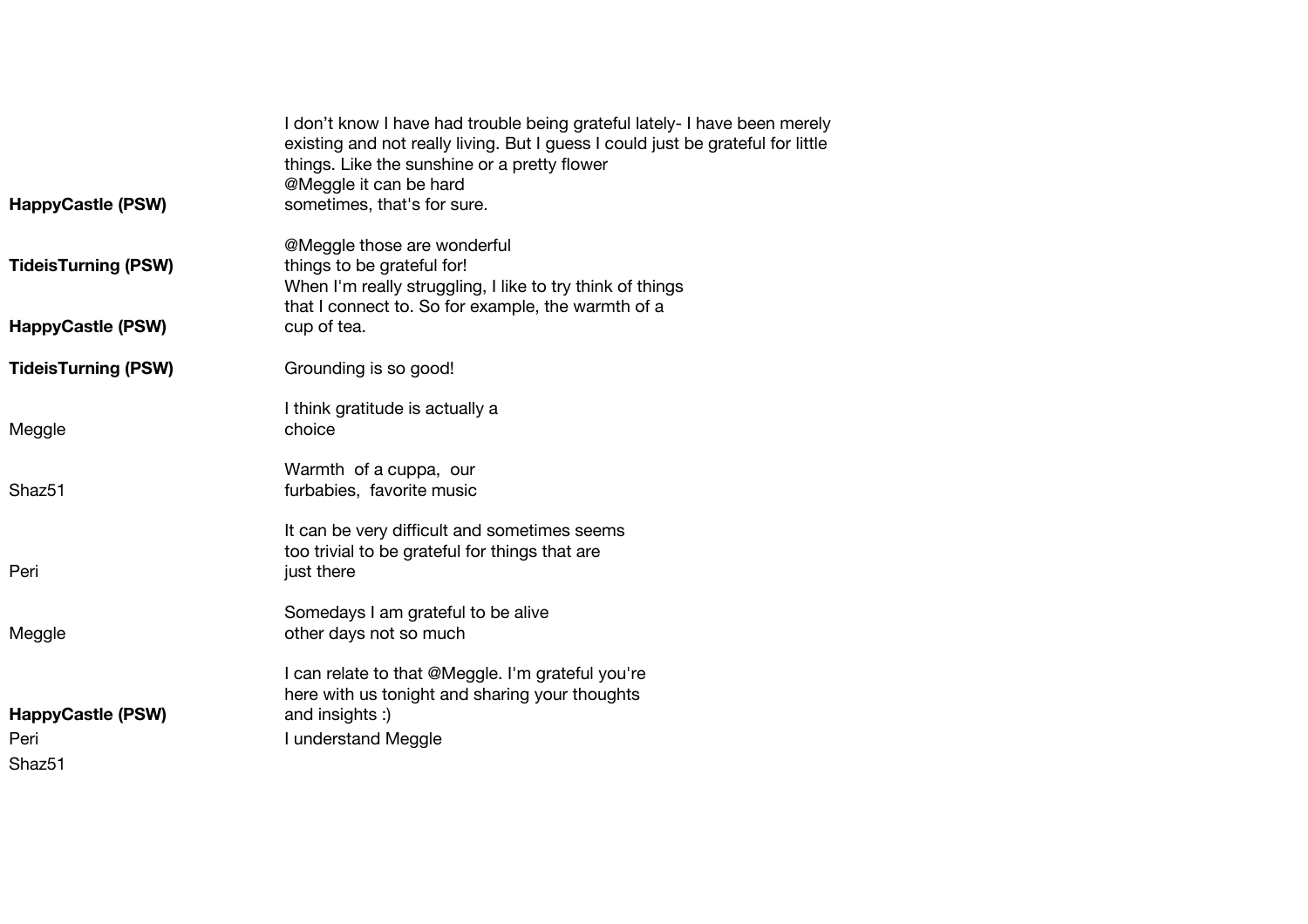|                                              | Very understandable @Peri and<br>sometimes hard to remember those<br>little things                                                                                                                                          |
|----------------------------------------------|-----------------------------------------------------------------------------------------------------------------------------------------------------------------------------------------------------------------------------|
| Meggle                                       | I think we take every day things for<br>granted and forget to be grateful for<br>them @Peri<br>Have you learned anything helpful from others' experiences<br>here tonight that you might be able to apply in your own life? |
| <b>TideisTurning (PSW)</b>                   | If yes, what was it that you took away?                                                                                                                                                                                     |
| Shaz <sub>51</sub>                           | Until someone will say you have<br>this or you have that                                                                                                                                                                    |
| <b>HappyCastle (PSW)</b>                     | I've learnt that I share the same feelings with others, that<br>sometimes it's harder than others but there is always<br>something I can find to be grateful for                                                            |
| Meggle                                       | I liked Peri's idea of being future focused and<br>thinking about what I might be grateful for<br>tomorrow                                                                                                                  |
| Peri                                         | I have enjoyed this discussion and am<br>thankful for the people who have<br>contributed                                                                                                                                    |
| <b>TideisTurning (PSW)</b>                   | Tonight's topic could have brought up some uncomfortable feelings as<br>we talked about struggling to find gratitude. Would some self-care be<br>helpful for you after we finish? If so, what might you do?                 |
| <b>HappyCastle (PSW)</b><br>Meggle<br>Shaz51 | Strawberry crumble and<br>something fun to watch for me!<br>Hot chocolate<br>Ha ha a cuppa                                                                                                                                  |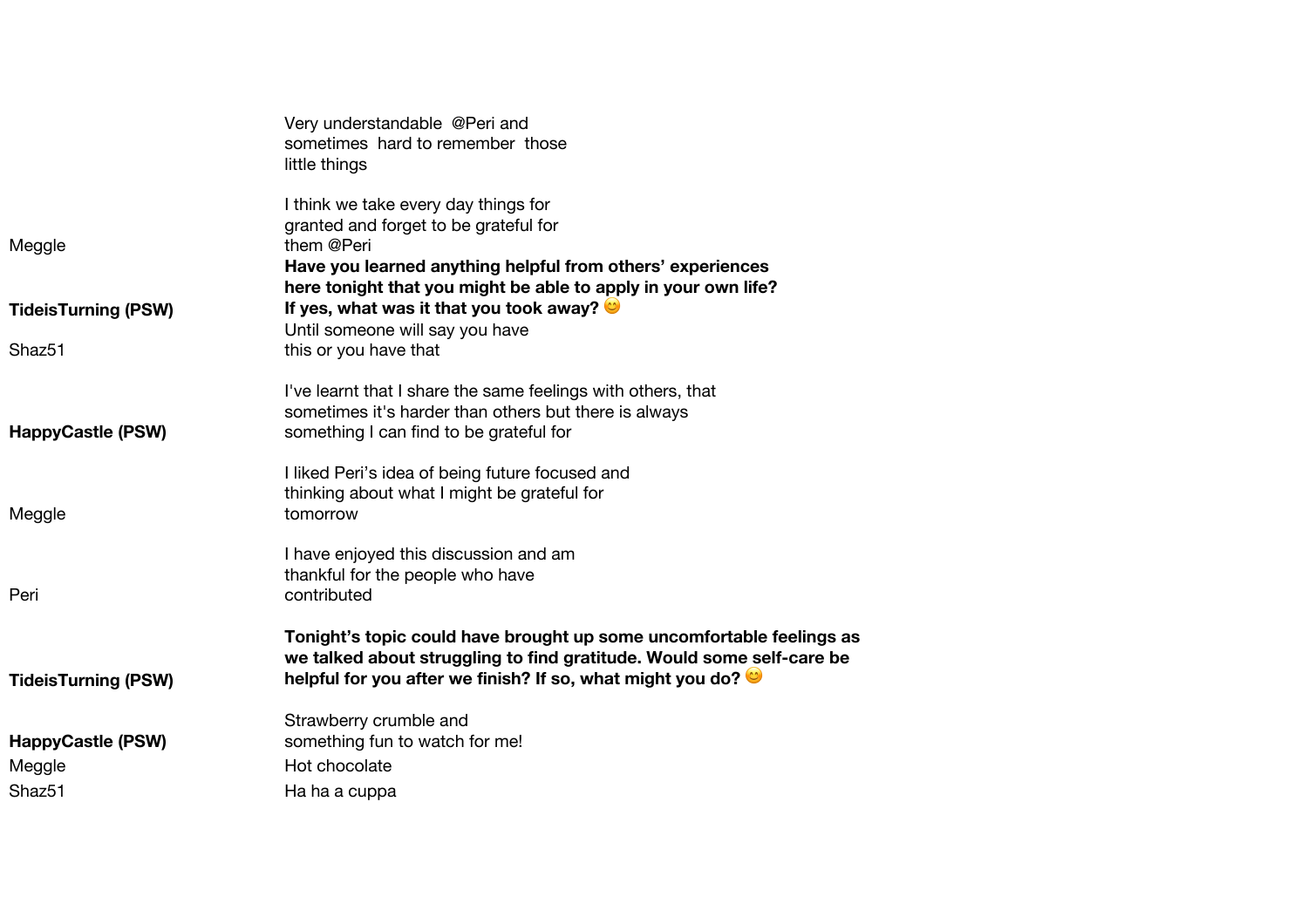| Peri                       | I'd like a glass of red                                                                                                  |
|----------------------------|--------------------------------------------------------------------------------------------------------------------------|
|                            | A glass of white @Peri for                                                                                               |
| Shaz51                     | me                                                                                                                       |
|                            | I'll go for the accompanying                                                                                             |
| <b>HappyCastle (PSW)</b>   | cheese platter thanks                                                                                                    |
|                            | Actually right now I am working on a list of distractions and                                                            |
|                            | techniques to help me when I have difficult emotions so I will                                                           |
| Meggle                     | keep working on that and then use it if necessary                                                                        |
|                            | Ohhh yessssssss                                                                                                          |
| Shaz51                     | @HappyCastle (PSW)                                                                                                       |
|                            | That's great @Meggle, best kind                                                                                          |
| <b>HappyCastle (PSW)</b>   | of self-care :)                                                                                                          |
|                            | That sounds amazing                                                                                                      |
| <b>TideisTurning (PSW)</b> | @Meggle!                                                                                                                 |
|                            | We'd like to invite you to complete a survey reflecting on your experience in this Peer Group Chat-we'd love to hear any |
|                            | feedback you may have. It will only take a few minutes to complete.  Please click this                                   |
| <b>TideisTurning (PSW)</b> | link: https://sane.au1.qualtrics.com/jfe/form/SV 5uUF0sHJRKQ6wyW                                                         |
| Meggle                     | Thanks for the chat                                                                                                      |
|                            | I do know that peeps find this                                                                                           |
| Meggle                     | format hard to access                                                                                                    |
|                            | Thanks @Meggle, appreciate you                                                                                           |
| <b>HappyCastle (PSW)</b>   | being here with us. Go gently!                                                                                           |
|                            | Here are some further resources on gratitude you might like to have a look at:                                           |
|                            | https://positivepsychology.com/neuroscience-of-                                                                          |
|                            | gratitude/#:%7E:text=When%20we%20express%20gratitude%20and,feel%20happy%20from%20the%20inside                            |
| <b>TideisTurning (PSW)</b> | https://positivepsychology.com/benefits-of-gratitude/ https://www.huffpost.com/entry/gratitude-game b 897640             |
| Meggle                     | Thanks @happycastle                                                                                                      |
| Peri                       |                                                                                                                          |
|                            |                                                                                                                          |